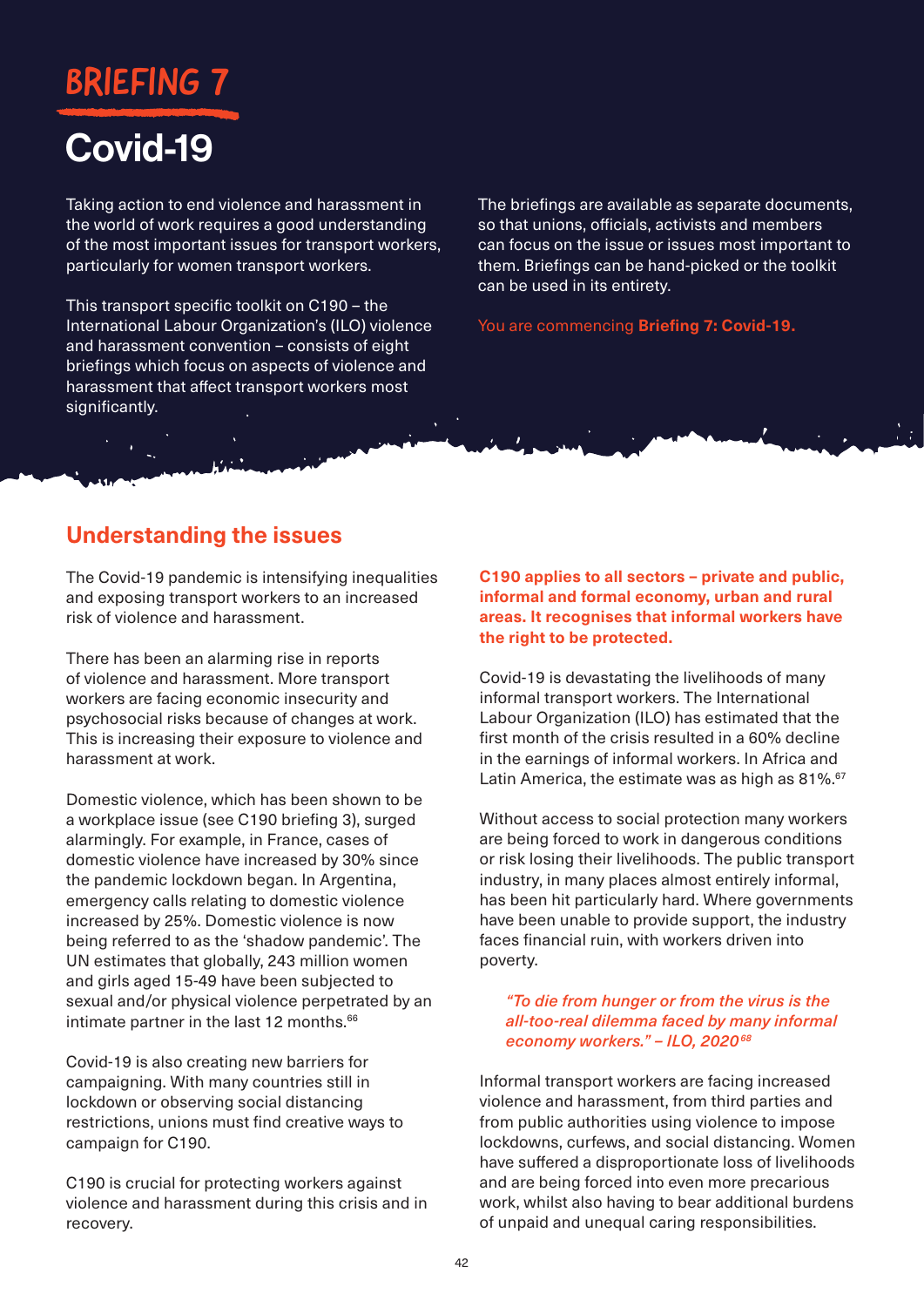*"Informal workers are more scared of dying of hunger than they are of catching the disease. Women have the additional job of bringing food to the table and they eat last, after their husband and children. When food is scarce, maybe they don't eat at all." – Woman advocate, Nepal Yatayat Mazdoor Sangh union (NETWON) 69*

**C190 protects all individuals in the world of work, irrespective of contractual status, including those whose employment has been terminated, and those belonging to vulnerable groups. It recognises that some sectors, occupations, and work arrangements increase the likelihood of exposure to violence and harassment and that governments and employers should take appropriate, targeted measures to protect them.**

Many workers have lost their jobs. Those working in cruise ships and civil aviation have been particularly impacted. Women are overrepresented in sectors and occupations hardest hit by the pandemic; work already characterised by low pay, poor working conditions and limited social protection including paid sick and family leave. Economic insecurity puts women at greater risk of sexual exploitation.

It is estimated that in all sectors of the global economy the equivalent of 255 million full-time jobs were lost in 2020 because of the pandemic, with women's employment at more risk than men.<sup>70</sup>

#### **C190 recognises domestic violence as a workplace issue. Employers, governments, and unions should work together to mitigate the impacts of domestic violence in the world of work.**

The isolation measures brought in to control the pandemic – already established tactics for abusers – are increasing the prevalence of domestic violence. Lockdown measures have left many a survivor isolated in their home with their abuser. The move to remote working for many workers also means that survivors are unable to escape violence even temporarily. For many, the workplace has long been a safe escape from abuse at home.

As unemployment and insecurity increase, violence and harassment will continue to escalate and put a strain on support services. Job losses will make it harder for women to escape abusive situations.

During the pandemic, women from the Maharashtra State Transport Kamgar Sanghatana (MSTKS) union, India have been using their well-established digital activism to organise and mobilise thousands of women workers. They have been using the WhatsApp platform for their union meetings and to provide support for those affected by domestic violence during the pandemic.<sup>71</sup>

**C190 covers the world of work, not just the traditional workplace. This includes the commute to and from work, employer-provided accommodation, sanitation, and work-related communications. C190 helps to tackle violence and harassment beyond the physical workplace.**

The Covid-19 pandemic has changed how and where many people work. Job cuts and border closures left millions of workers isolated or stranded in their workplace. For example, at the height of the pandemic, in September 2020, 400,000 seafarers, including many women, who finished their contracts were unable to leave their ships due to government restrictions.

Many of the already limited sanitation facilities available to transport workers, such as public toilets and restaurant bathrooms, have been closed due to Covid-19 restrictions. There have been reports of drivers being on the road for many hours with no access to toilets or washing facilities. Some women seafarers have had no sanitary products while being stranded in a foreign country under lockdown. The pandemic has highlighted transport workers' need for proper access to sanitation facilities and health and safety provisions.

Some transport workers have moved to remote working during the pandemic. The shift to online working comes with a different form of violence and harassment, particularly cyber bullying. For example, in Australia, reports of online abuse and bullying have increased by 50% since social distancing began.72 Those with limited digital skills and access, particularly women, are facing a 'digital divide'. Studies suggest that women are at a disadvantage in the changing digital economy, with 250 million fewer women online than men. This inequality is largely due to the educational disadvantage that women face, as well as bias and inequality in digital management systems. Women working in the digital economy are exposed to a greater risk of online violence.73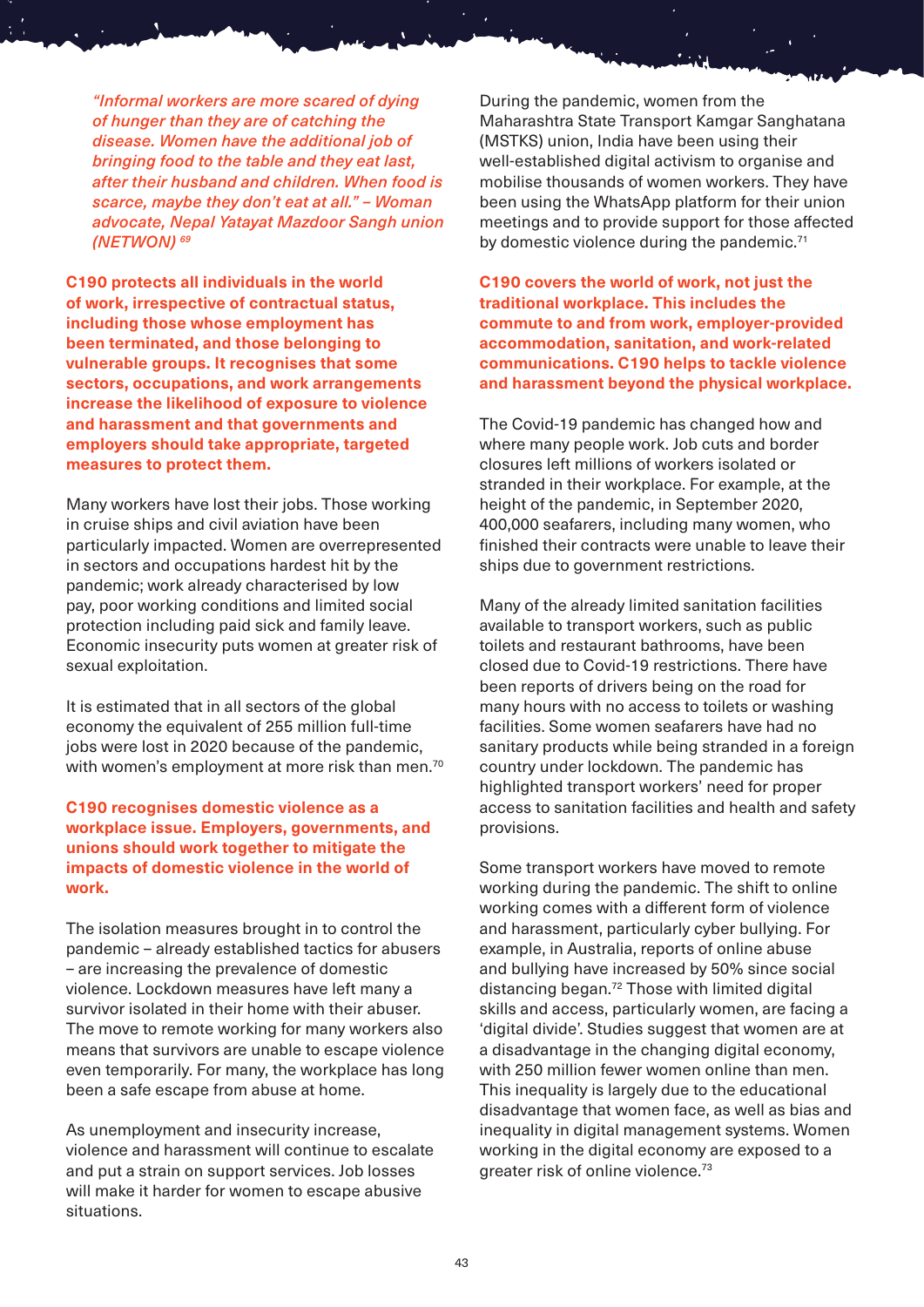C190 recognises that addressing violence and harassment requires governments, employers, and workers to address psychosocial risks as occupational safety and health (OSH) risks. C190 calls for violence and harassment to be integrated into national OSH policies, and into workplace policies and OSH measures.

Increased economic insecurity and reduced or cut-off support services have left women at greater risk of violence and harassment. In transport, women are overrepresented in public-facing roles, meaning that they have been concentrated on the frontlines of the pandemic with a higher risk of infection. Economic necessity has forced many to continue working despite the risk of infection for them and their families. Some employers have been slow to implement hygiene and protective measures. Thousands of workers across the world have died from Covid-19, and thousands more have been infected with the disease.

*"We are lacking PPE kits and fear carrying the virus home, so we try to keep our children away from us. Even with these challenges, we feel proud to play an important role maintaining cleanliness for everyone." – Railway worker, India74* 

**C190 acknowledges that an** *"inclusive, integrated and gender-responsive approach which tackles underlying causes and risk factors, including gender stereotypes, multiple and intersecting forms of discrimination, and unequal gender-based power relations"* **is essential to ending violence and harassment in the world of work.**

Covid-19 has exacerbated harmful gender inequalities.

The pandemic is pushing more women into poverty. UN Women and the United Nations Development Programme (UNDP) estimated that by 2021 around 435 million women and girls would be living on less than \$1.90 a day — 47 million of which was a result of the Covid-19 pandemic.<sup>75</sup>

Beyond this, for many women the pandemic has also increased 'time poverty'. Before Covid-19, women spent on average 19% of their time daily on unpaid care work, compared with 8% for men.76 The pandemic has exacerbated the already unequal share of unpaid care work faced by women at home, alongside increased pressure at work.

Responses to disease outbreaks have historically not addressed gendered impacts, and the response to Covid-19 seems no different. The shift of funds towards a largely gender-blind pandemic response is limiting women's access to support, and sexual and reproductive health services. Many equality initiatives have also been put aside to divert resources to the pandemic response. The impact of the pandemic will have far-reaching consequences for the global economy and for women's equality, with concerns that it could set gender equality back decades. There is a need to recognise how disease outbreaks differently affect women and men. Authorities need to address this with equitable interventions.<sup>77</sup>

Some workers who face intersecting forms of discrimination are being disproportionately affected, facing an increased risk of infection as well as violence and harassment on the job. For example, in the UK it was found that black women are 4.3 times more likely than white women to die from Covid-19.78 One fatal example happened in the UK when a black woman railway worker died after being spat on at work by a man who said he had the virus.

As the world rebuilds after Covid-19, it is likely that workers will experience increased privatisation, digitalisation and cost-cutting. Women will be the worst affected. But most countries are not releasing regular gender-disaggregated data on the impact of the crisis on women. Women are typically underrepresented in decision-making bodies created to respond to the pandemic. A 2020 study found that of 115 dedicated Covid-19 taskforces in 87 countries, 85.2% were made up of mainly men, and only 3.5% had gender parity.<sup>79</sup>

To promote a more equal and safe working environment for all workers, any recovery plan must be **inclusive, integrated and genderresponsive.** It must take a holistic approach, have a broad scope of protection, include action at different levels and with different stakeholders, and address underlying causes and risk factors. C190 includes specific measures to address violence and harassment within this approach.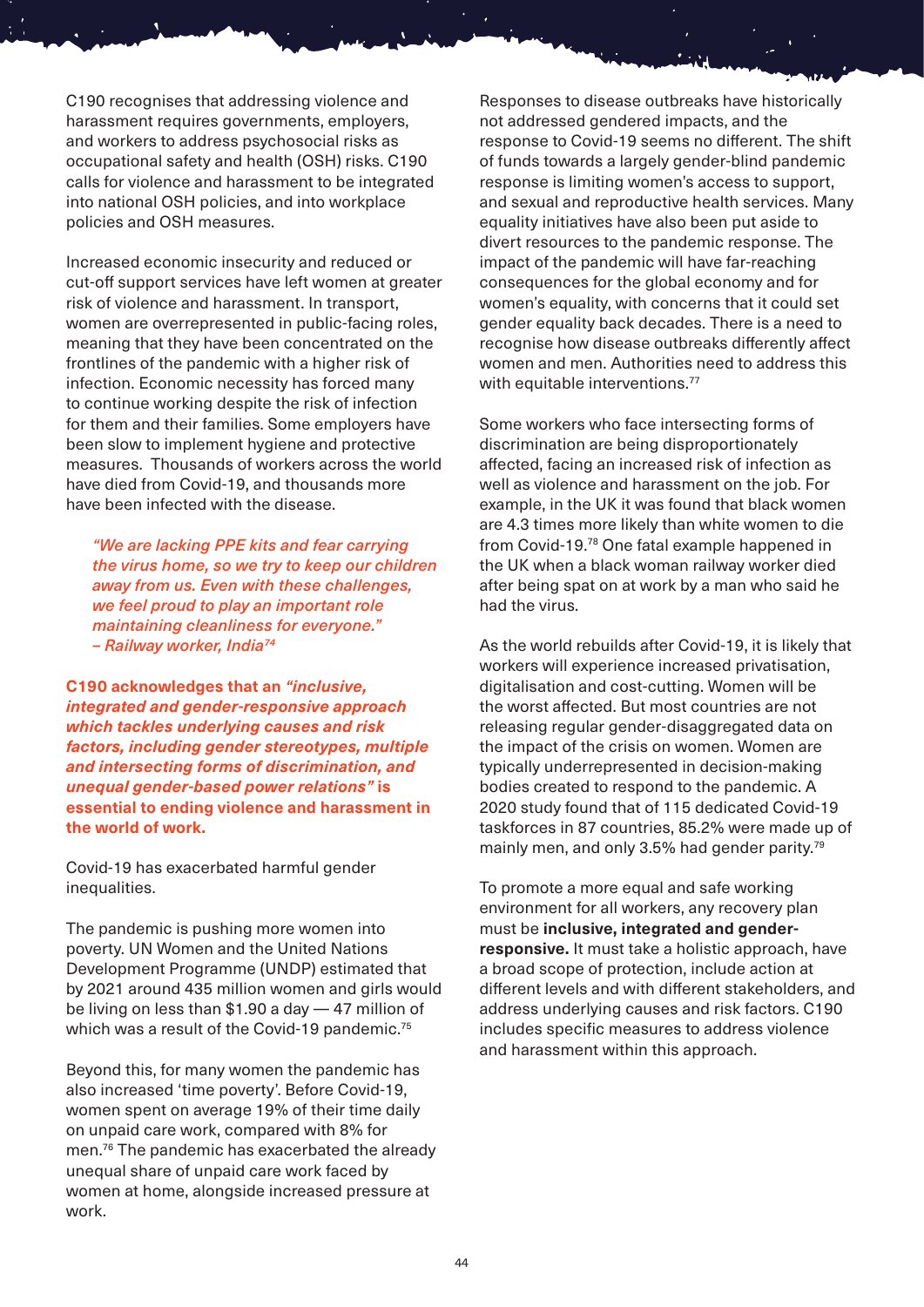# **Union Action for a #GenderEqualNewNormal**

After the pandemic, we cannot go back to 'normal'. For women transport workers, 'normal' means being overrepresented in precarious employment without social protection, underrepresented in leadership and decision-making, facing violence at work and home, and having inadequate access to sanitation. The crisis provides an opportunity to create a **'gender equal new normal'**.

The ITF has identified key demands for unions to make to employers, governments, and investors for women transport workers in the Covid-19 response and recovery. These demands include:

- **1. Women on all decision-making bodies**
- **2. Income and social protection**
- **3. Access to sanitation and appropriate PPE**
- **4. Secure work**
- **5. Care before profit**
- **6. End violence and harassment against women**
- **7. New technology to benefit women workers**
- **8. Gender impact assessments**
- **9. Gender-responsive economic stimulus**

Demands specific to violence and harassment against women workers<sup>80</sup> include:

- · Safe commuting measures
- Safety measures and reporting protocols for workers and passengers
- Ratifying and implementing C190
- · Declaring gender-based violence related services essential services
- · Ensuring coordinated responses between health authorities, police, courts and social services
- · Awareness raising campaigns to address gender-based violence, including myths, stigma and underreporting
- · Providing information about support services
- · Increasing financial support to shelters, hotlines, and counselling services to meet increased demand
- · Increasing availability of alternative accommodation to avoid confinement with abusers
- · Implementing accessible systems to alert authorities and protect survivors